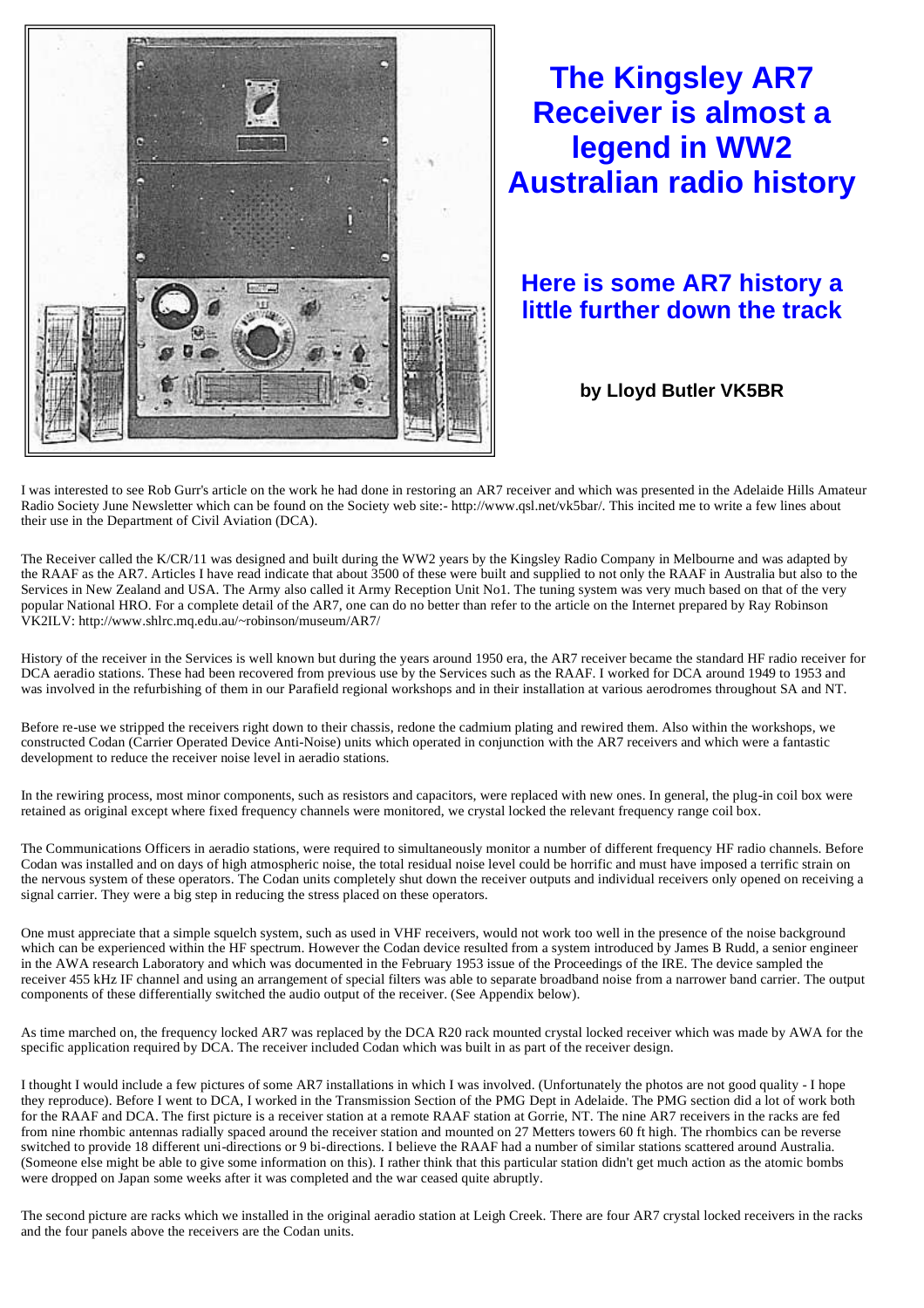

Not all of our AR7 receivers were modified for crystal locking or had Codans. A tuneable receiver was normally provided in the aeradio control console. The third picture shows the operating console at Leigh Creek with AR7 fitted and provided with all plug in coil boxes for continuous tuning (as original). Consoles of similar design (all built in our Parafield workshops) were also installed at Parafield and Mt. Gambier stations.

Each AR7 receiver had its own rack mounted power supply which can be seen in the racks photographed. What I can' t remember is where we mounted the power supply for the receiver in the console.



There must be a lot of old AR7 receivers gathering dust in radio shacks and back sheds, kept for sentimental reasons or as collectors items. I wonder how many have the original wiring and how many were rewired by DCA. How could one identify either? Maybe the vintage of capacitors and resistors or the type of insulation on the wiring might give a clue. There might also be tell tail pick-up of IF signal for the codan.

What I have described here relates to the South Australian and Northern Territory region of DCA. I assume that other regions of DCA would have had similar programmes and I have to leave it to someone else to possibly expand on the use of the AR7 in those regions. Incidentally, the head office of DCA produced their own version of the AR7 handbook as shown.



## Appendix - Codan Unit

To explain the Codan a little further, the following diagram was reconstructed from the article written by James Rudd: